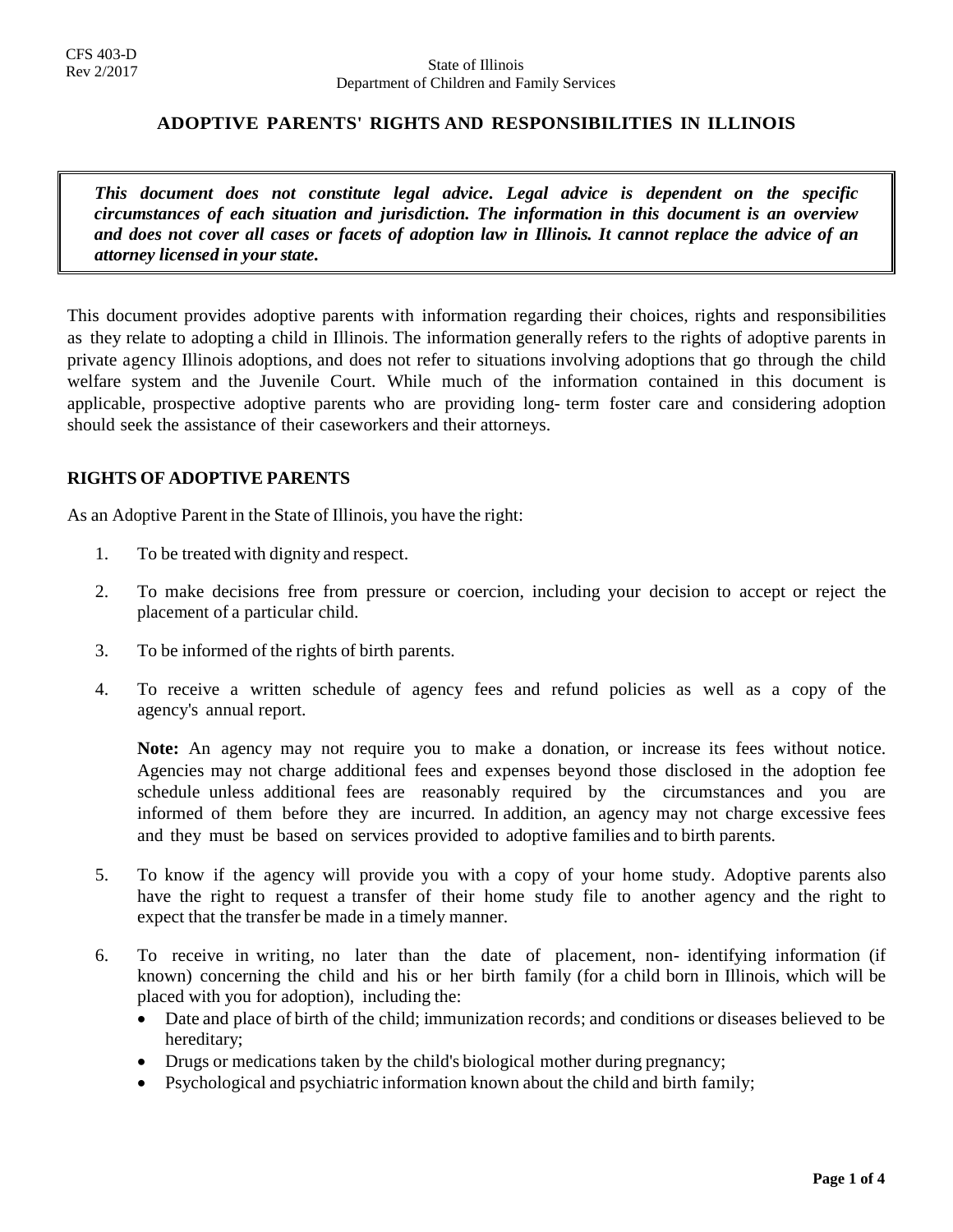- Any other information that may be a factor influencing the child's present or future physical, mental or emotional health;
- Information on previous placements, if any, and reasons for placement changes, excluding identifying information on previous caregivers;
- Any known behavioral information about the child necessary to care for the child;
- Age, general physical appearance, ethnic background, race, religion, education, occupations, hobbies, interests and talents of each of the biological parents;
- Existence of any other children born to the biological parents;
- Information about biological grandparents; reason for emigrating into the United States, if applicable, and country of origin;
- Relationship between biological parents;
- Detailed medical and mental health histories of the child, the biological parents, and members of their immediate families;
- In the case of emergency placements, known information may be provided verbally, but subsequently must be provided in writing;
- Information learned by the agency between the time of placement and the time of the adoption finalization as it is acquired.

**Note:** If you are adopting a child from another country, the availability of the abovementioned information may be more limited. If you are adopting a child born in another State, you should receive all known background information and birth records, however, that may vary by state.

- 7. To view supporting documentation in the child's file in the presence of staff at the Illinois agency, but you may not have access to identifying or personal information about other people. Adoptive parents should be advised by the adoption agency if certain information about birth family members is not provided due to confidentiality protections under federal law.
- 8. To receive training that includes counseling and guidance for ensuring a successful adoption. You must complete the training within the time frame required by your agency.
- 9. To confidentiality of your identifying information (unless otherwise required by Illinois law or court order).
- 10. To seek medical, emotional and social work advice from independent resources prior to accepting the placement of a particular child.
- 11. To ask in a domestic adoption, to participate in an open or closed adoption with your adopted child's birth parents and ask to meet them prior to placement; or to choose another agency if your request cannot be honored. Any agreement or promises regarding plans to have contact with the birth parents of your child or receive information after the finalization of the adoption cannot be enforced under Illinois law.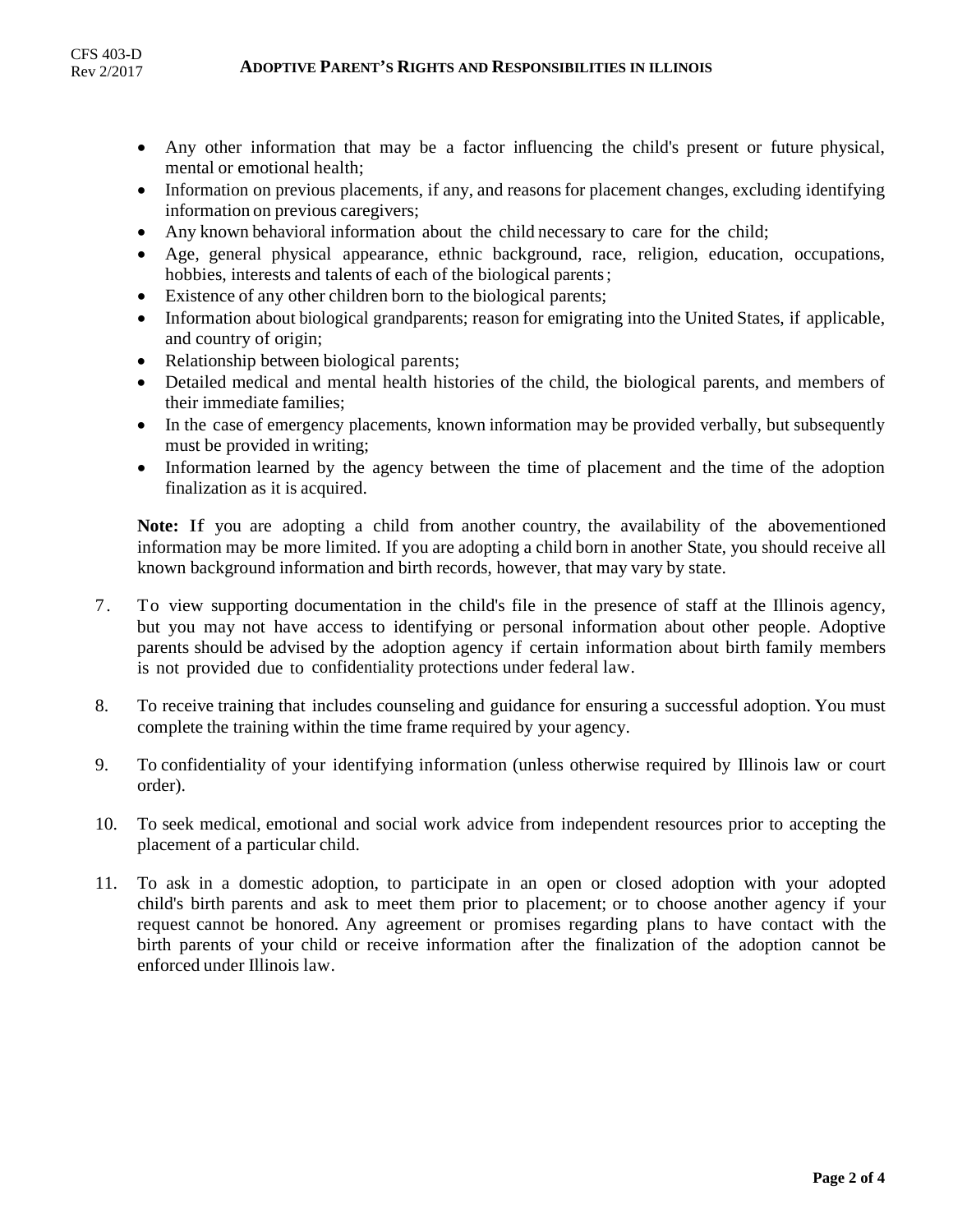# **RESPONSIBILITIES OF ADOPTIVE PARENTS**

- 12. As an adoptive parent, it is your responsibility to:
	- Work cooperatively and honestly with the agency handling your adoption, including your duty to disclose information requested by the agency.
	- Pay the agreed-upon fees promptly.
	- Obtain the express permission of the agency that developed a "review only" home study before forwarding the study to other agencies.
	- Keep your agency informed of new pertinent information about your family.
	- Receive permission from the original agency which wrote your current home study before you accept a child being placed by a subsequent adoption agency into your home.
	- Cooperate in obtaining the required training on adoption related issues.
	- Cooperate with post-placement monitoring and support.
	- Arrange for the original agency to send your home study directly to the subsequent adoption agency, if you are transferring your home study from one agency to another.

#### **REQUIREMENTS FOR LICENSED ADOPTION AGENCIES**

- 13. Any agency providing adoption services in Illinois must be licensed by DCFS.
	- The agency must be recognized by the IRS as a charitable organization under section 501(c) 3 of the Internal Revenue Code.
	- Only adoption agencies that are licensed may advertise their services or may receive payment or compensation for providing adoption services. (Adoptive parents may advertise on their own behalf.)

Before you submit an application to an adoption agency that is providing adoption services in Illinois, the agency must provide you with its estimated fees, its refund and grievance policies and procedures in writing.

- 14. Before you enter into a contract or agreement with an Illinois adoption agency, the agency must provide you with a description, in writing, of its adoption services, policies and practices, and general eligibility criteria, including:
	- a. Verification of its current licenses and certifications;
	- b. Description of the agency's philosophy and/or religious affiliation;
	- c. Content of the home study, documentation requirements, general training hours required and description of the home study process;
	- d. Any policy, requirements or situation that would affect the placement of a child with you;
	- e. Expected waiting period before a child may be placed with you;
	- f. How background information about the child is gathered and in what form it is shared; and
	- g. The post-placement process and the requirements for the finalization of your adoption.
- 15. This document shall be provided to you in writing in your preferred language.
- 16. After it is signed and dated, a copy of this document shall be provided to the adoptive parent(s), and the original shall be maintained in the adoption agency's client file.
- 17. How you can find information about licensed agencies: The DCFS website provides information on all the licensed adoption agencies in Illinois at the following link: https://www.illinois.gov/dcfs/lovinghomes/adoption/agencies/Pages/a\_adoption\_la.aspx